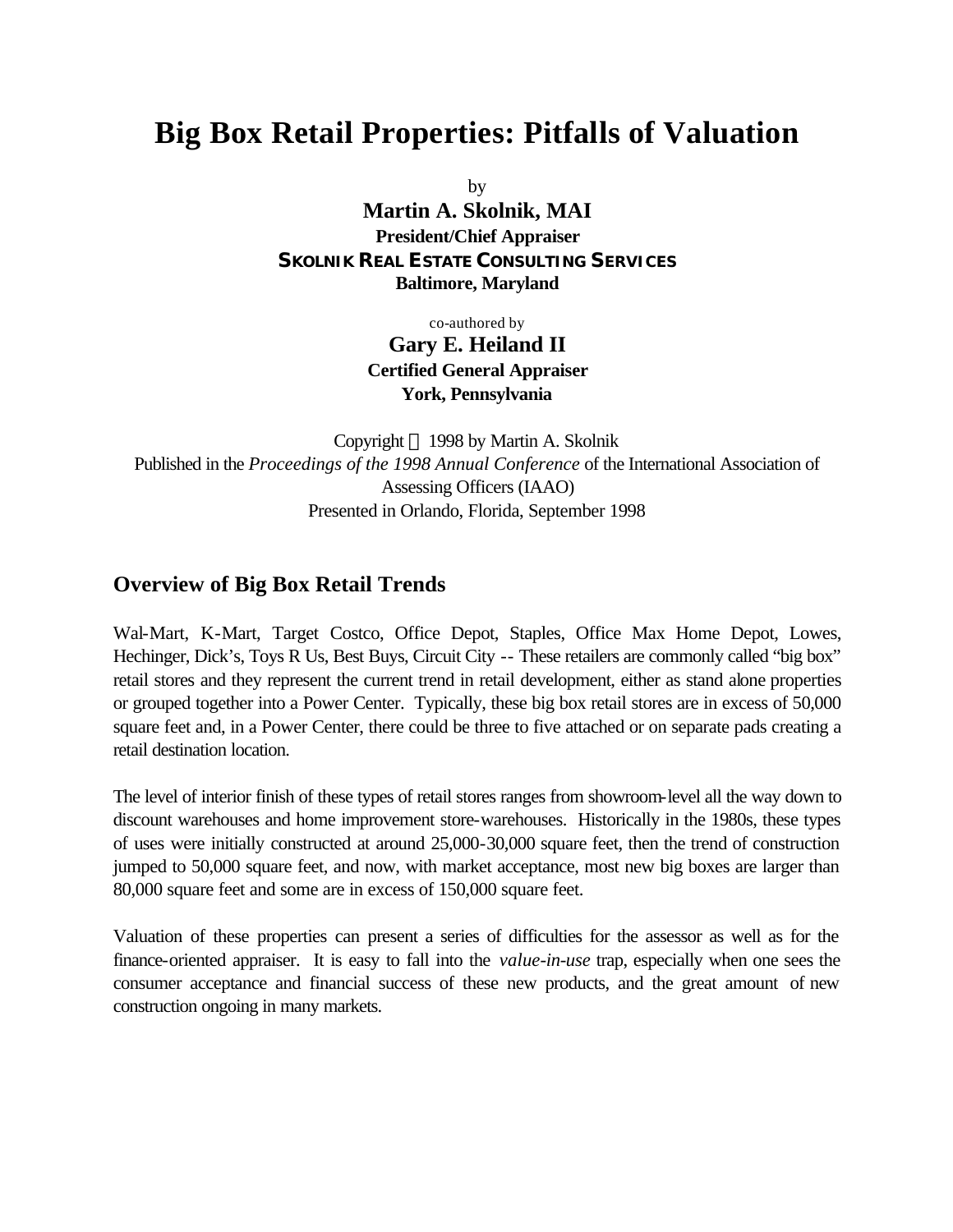The appraiser/assessor must be aware of the nuances of the marketplace and its resulting impact on the valuation. Each of the three approaches to value should be considered for each valuation project. However, there are certain characteristics of big box properties which would influence which approach should be given considerable weight.

The discussion which follows is not to be held as an "absolute"; but rather as guidelines for analysis. The local market, data availability, jurisdictional regulations and case law will have a great impact on the applicability of specific appraisal analyses and techniques.

In an attempt to demonstrate trends in the big box retail market, sales data were collected from personal experience and from surveys of appraisers, assessors, brokers and owners. This research yielded over a hundred sales examples. To be used in the accompanying discussion, however, sales had to meet certain criteria for completeness, accuracy and applicability.

These criteria were:

- Had to have been confirmed sale by the person submitting it
- Address had to have been provided
- Rent and capitalization rate had to be included in the data
- Sale Dates: 1994 through 1997
- Properties 25,000 sf or larger
- Located east of the Mississippi River

These criteria helped narrow hundreds of potential sales observations to a manageable group of 27 (Chart 1, shown at the end of this article). This research helped develop the conclusions, analyses, and discussion which follows.

### **Leased Big Box Retail Properties**

Just because a retail store has Wal-Mart or K-Mart or PetsMart or Office Depot or Rite Aid or Walgreens or CVS or Home Depot or Hechinger (hereafter collectively referred to as "Big Box-Mart") on the exterior, it does not mean that the owner of the real estate is in any way connected with the occupant. The retailer could very well be a tenant in an investor-owned property. In many instances, the days of a large amount of real estate holdings by retail companies is over due to the advance of the real estate investment trust (REIT), the 1986 tax law changes, and the demise of syndicated partnerships, along with the collective memory of the effect that the early 1990s real estate recession had on ownership and bankruptcies.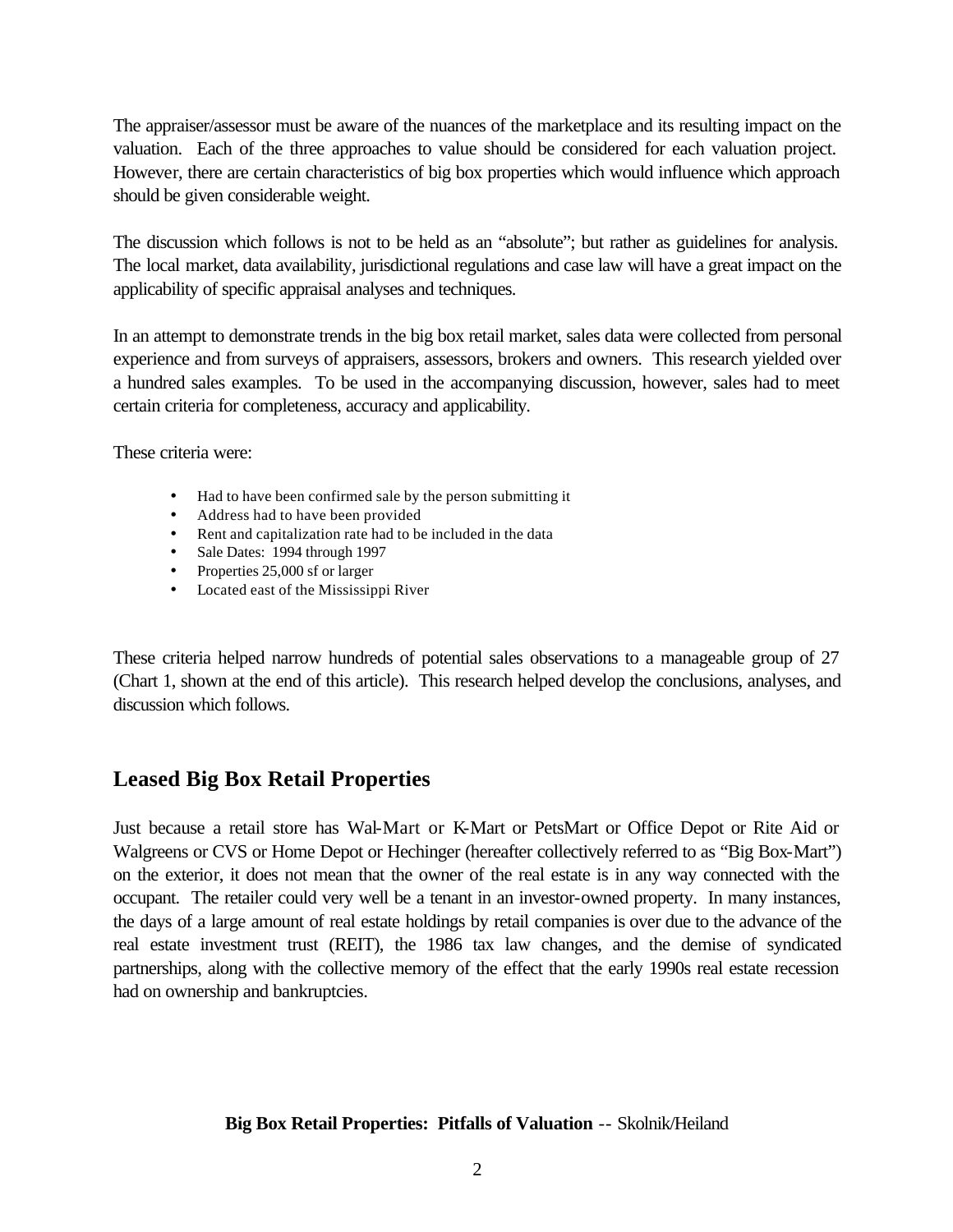At this point of this discussion it is irrelevant *how* the lease came into place. Whether the relationship between landlord and tenant (owner and occupant; investor and retailer -- these phrases/names are interchangeable) is based on a sale-leaseback transaction or a more typical third-party lease, the thread that the appraiser should look for is that the parties are not "related" (that the tenant is not a subsidiary to the landlord, or that there is some form of common ownership or management between tenant and landlord) and that the lease would survive transfer of the real estate (that is, a new investor/owner would expect and anticipate the existing lease to be enforceable upon sale of the property).

If the lease is marketable and the cash flow from the rental payments would be the motivating factor in an investor buying the property, then the appraiser should develop an income capitalization approach to value the property. Depending on jurisdictional requirements, the actual lease terms or market rents would be applied. $<sup>1</sup>$ </sup>

Most big box retail leases are structured on a net basis; the tenant/occupant would be responsible for the payment (or reimbursement to the landlord) of all operating expenses such as utilities, real estate taxes, hazard insurance, management, ordinary repairs and maintenance. If the landlord incurs any expenses, generally it is structural repairs and replacements and any leasing commissions due.

The key to an income capitalization approach valuation is identifying *and* supporting an appropriate capitalization rate. There are a multitude of sources for capitalization rate data, especially considering access to the Internet. The appraiser must consider the differences in the location between the subject and the comparable capitalization rate data. Searching the American Council of Life Insurance or Korpacz reports and applying those rates to a property in a dissimilar market is not good appraisal practice. A capitalization rate from a BigBox-Mart in a good suburban retail area with above average household income may not be applicable to a BigBox-Mart in a less populace area, or one which has a lower per-capita income.

Too many times appraisers have assumed that a BigBox-Mart is a BigBox-Mart is a BigBox-Mart. The thinking is "well, if those stores sold to an investor for a 9.0% capitalization rate, then this one must be also! After all, the property is occupied by the same company, and the are one of the better retailers around." In that instance, the appraiser is in danger of developing *investment value* (or use value), not market value. He/she is asking, in essence, "what would someone pay to invest in a BigBox-Mart store?" The appraiser MUST consider the *real estate* -- the location, the building condition, the access, the term of the lease, the per-capita and/or household income characteristics, etc.

 $\overline{a}$ 

 $1$  The subject of this paper is NOT how to value a property encumbered by a long-term lease, nor is it to be a commentary on the merits of a fee simple versus leased fee assessment. Local jurisdictional regulations, case law and assessment statute would dictate what type of income capitalization approach analysis to develop.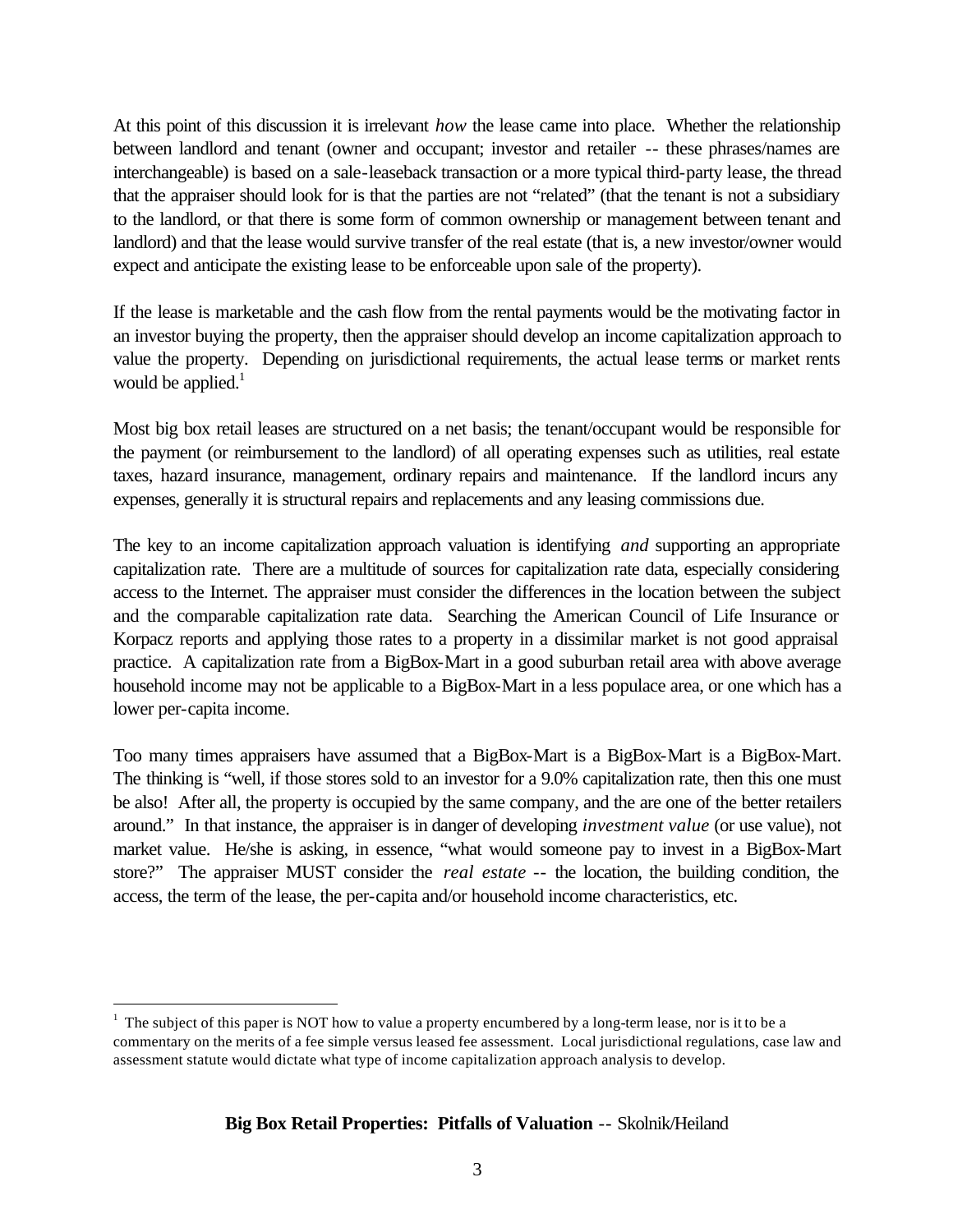The valuation of a leased property could be accomplished using a direct capitalization approach, or a discounted cash flow analysis, depending on the specific terms of the lease, the remaining contractual period, and local valuation practice.

### **Sale-Leasebacks**

A sale-leaseback is financing arrangement in which real property is sold by its owner-user, who simultaneously leases the property from the buyer for continued use. Under this arrangement, the seller receives cash from the transaction and the buyer is assured a tenant and thus a fixed return on the investment.<sup>2</sup> Translated: The owner of a property sells to an investor, but does not move out. Instead, the seller leases the property *back* from the investor and does not vacate the premises.

This is different from a "market" transaction on three basic levels. First, and most obvious, is that the seller and buyer are related parties. They have a financial relationship that goes beyond the sale of the real estate.

Second, the motivation of the seller is atypical from a market transaction. In a market transaction, the seller is changing locations due to an increase in size, or a change in business climate for the worse, or they have a need to get cash out of the property for another venture. In any event, their motivation is to move-on. In a sale-leaseback, the seller is not moving. Generally, their sole motivation in selling is to recoup their construction costs (i.e., that is, this is a financial transaction, not a sale-of-asset transaction).

The third difference is that a sale-leaseback transaction is not considered arms-length because it is not typically offered on the market. $3$  There are other considerations which are reflected in the sales price besides real estate.

A sale-leaseback is a financing tool for the seller/occupant. They generally build the property using a construction loan or corporate line of revolving credit. When complete, the corporation seeks out an investor to buy the property and become the landlord. The retailer signs the sales agreement and lease agreement, thus obtaining full payback of its construction costs, something akin to 100% financing. Not only does it have the equivalent of a twenty-year mortgage, but the retailer benefits by being able to use these funds for the construction of a second store starting the process over again. In addition, the corporation's balance sheet is not cluttered by long-term debt or by undervalued, depreciating assets - it has long term operating leases of fixed costs.

 2 *The Dictionary of Real Estate Appraisal*, Third Edition, Page 318, Appraisal Institute, Chicago, Illinois, 1993.

<sup>3</sup> *Kroger Co. V. Hamilton Cty. Bd. Of Rev.*, Supreme Court of Ohio, August 18, 1993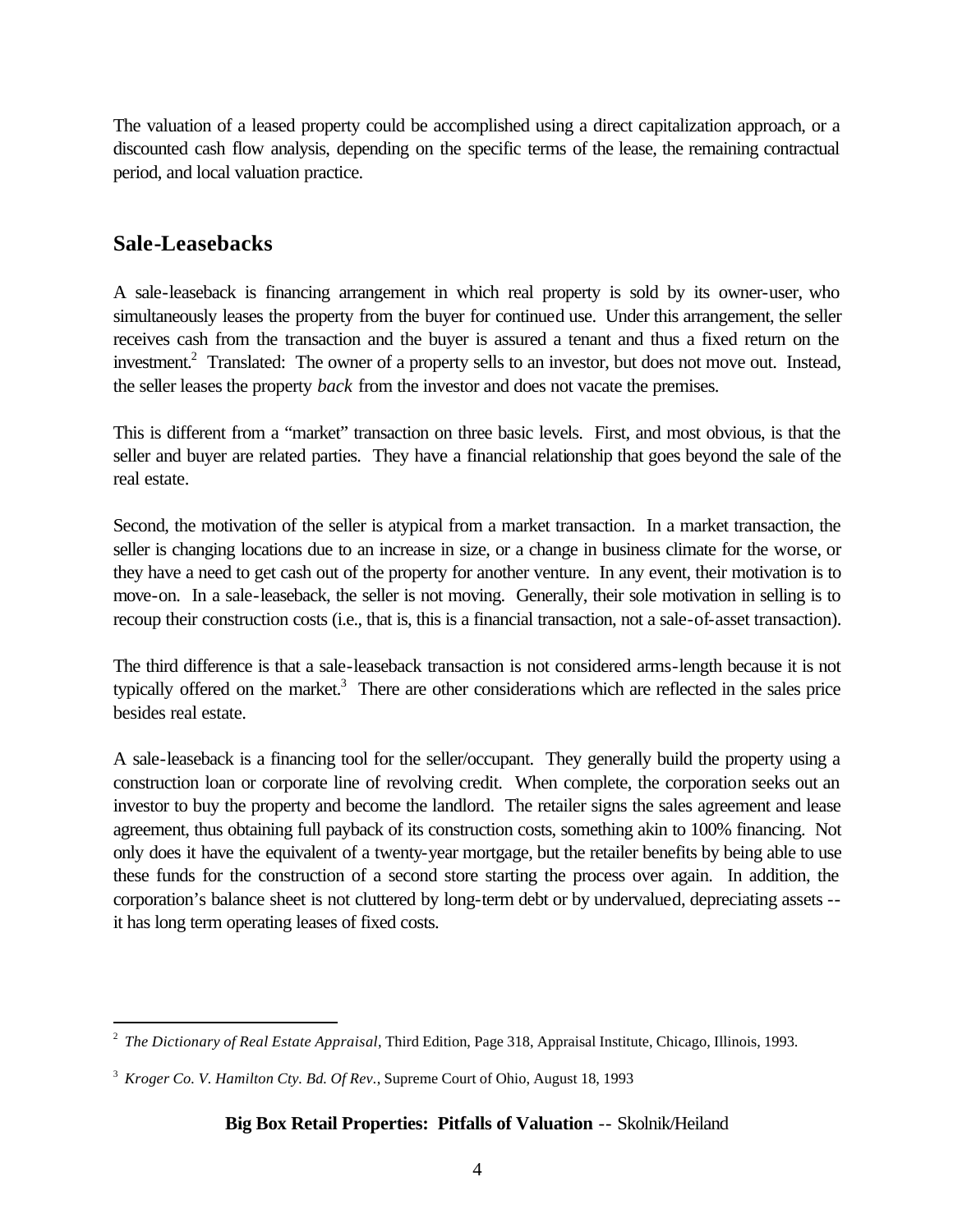Generally, a sale-leaseback is structured around the construction costs of a property. A simple example is:

Retail Store Owner A is building a 50,000 square foot free-standing property in a high traffic, above-average household family income, major suburban market. Prior to construction, or simultaneous with construction, Owner A seeks out Net Lease Investor B. Investor B could be an individual, a consortium of investors, a pension fund, an insurance company, or a REIT. Owner A says to Investor B that it will or has spent \$5,000,000 building this property and wants to gain its cash back so it can build another. Owner A and Investor B structure a lease, generally for twenty years, offering Investor B a lease paying a 10.5% return on its \$5,000,000 investment. Solving for the lease amount, Owner A (now Tenant A) pays Investor B approximately \$50,000 per month, or \$600,000 per year. This "lease" is financially similar to a fully amortizing mortgage and equates to almost \$12.00 per square foot on a net rental basis.

The question for the appraiser/assessor is how to value a property with a lease put into place as part of a sale-leaseback transaction. The answer depends on local statute, assessment regulations and local practice. As will be shown below, part of the higher rent in sale-leaseback transactions is due to fully amortizing the interior leasehold improvements. The contributory value of these improvements is not fully recognized by buyers or "market" tenants. As such, in jurisdictions which value fee simple interests, not contract lease terms, the imputed market rent should be significantly *lower* than contract rent and the contributory leasehold value of the interior and exterior improvements is only very minimal.

## **Owner-Occupied Properties**

In most jurisdictions, the underlying assessment case law or statute requires the valuation for ad valorem tax purposes to reflect *value in exchange (transfer)*, not *value in use*. This is the basic underpinning of the definition of market value. The appraiser/assessor must assume a sale of the property as of a current date.

If BigBox-Mart owns and occupies Store A (that is, no lease and no investor -- the retail occupant is the fee simple owner), who are the potential purchasers of the property? First, given the basic concept of market value, the appraiser has to assume that BigBox-Mart, the occupant/owner, moves out. This could be due to having a larger store nearby, or that this store has failed, or for whatever reason. The potential purchasers would either be another big box retailer, or an investor hoping that they would be able to attract a retailer to lease the property.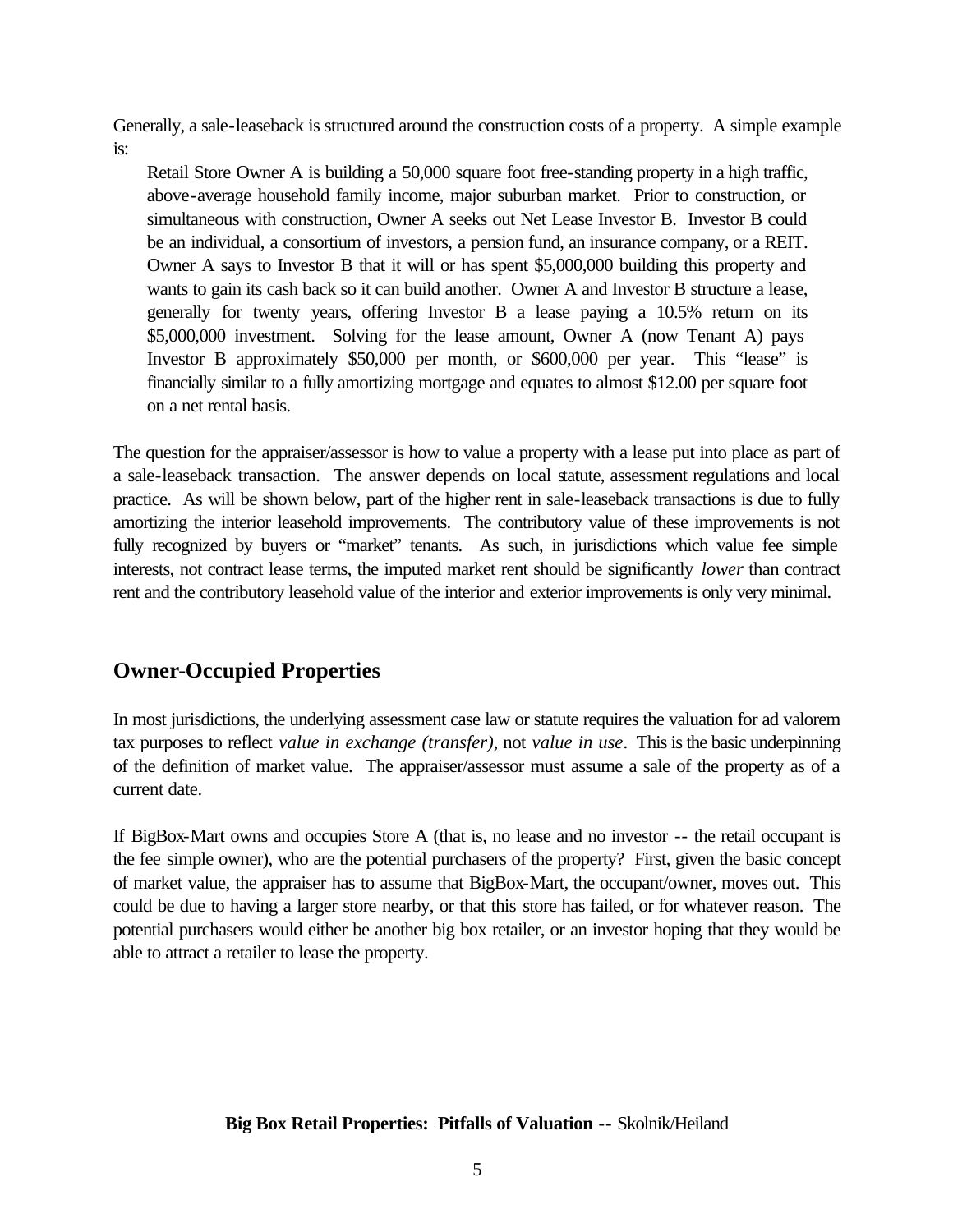In a sales comparison approach, the best comparables then would be other owner-occupant sales, i.e., owner-to-owner transactions or sales of vacant properties to investors. Sales of properties with leases already in place are *not* comparable since the economics of the transaction and the motivations of the buyer and seller are very dissimilar to the situation of the subject property.

An income capitalization approach *could* be developed for an owner-occupied retail building, but the economics of vacancy and tenant improvements must be addressed. For an income capitalization approach to be applicable, the appraiser must assume that an investor would purchase the property based on a hypothetical rental stream. However, since the property is vacant (the owner has moved out), the appraiser *must* account for an absorption period to achieve occupancy by a tenant.<sup>4</sup> Depending on the location of the subject property, the economic condition of the area, the size of the subject, the "name" on the building, the process of finding a suitable tenant might take upwards of two to three years.

As an example, a leading national retailer reports that their average lease-up time to re-tenant a building is over three-and-one-half years; some buildings *never* achieve lease-up.<sup>5</sup> This same retailer reports that their *average* marketing time for sold properties is slightly over 24 months. However, they have quite a few properties in their inventory that have been available for seven to eight years without success!<sup>6</sup> The following examples demonstrate the technique which should be developed to reflect the lease-up period and valuation impact for owner-occupied big box retail properties:

|                                 | If Improvements | If Leasehold          |
|---------------------------------|-----------------|-----------------------|
|                                 | Are Included    | Improvements          |
|                                 | In Rent         | Excluded <sup>7</sup> |
| Rental Income                   |                 |                       |
| Rent per Sq. Foot               | \$12.00         | \$6.00                |
| Building Size (sf)              | 50,000          | 50,000                |
| <b>Total Income</b>             | \$600,000       | \$300,000             |
| Operating Expenses <sup>8</sup> | \$0             | \$0                   |
| Net Operating Income            | \$600,000       | \$300,000             |
| Capitalization Rate             | 10.5%           | 9.5%                  |
| Capitalized Value               | \$5,710,000     | \$3,160,000           |
| Lease-up Period                 | 24 months       | 24 months             |
| <b>Rental Loss</b>              | \$1,200,000     | \$600,000             |
| <b>Indicated Market Value</b>   | \$4.510,000     | \$2,560,000           |

<sup>&</sup>lt;sup>4</sup> Consideration for lengthy vacancy or absorption period should be developed in either a fee simple or leased fee analysis.

 $\overline{a}$ 

 $5$  Confidential conversation with a representative of the retailer's real estate department.

 $6$  Based on observations in the Maryland and Pennsylvania markets, these marketing parameters are typical for big box properties.

<sup>&</sup>lt;sup>7</sup> See Market Data Analysis which follows.

<sup>&</sup>lt;sup>8</sup> Assuming an absolute net lease -- no expenses to the ownership.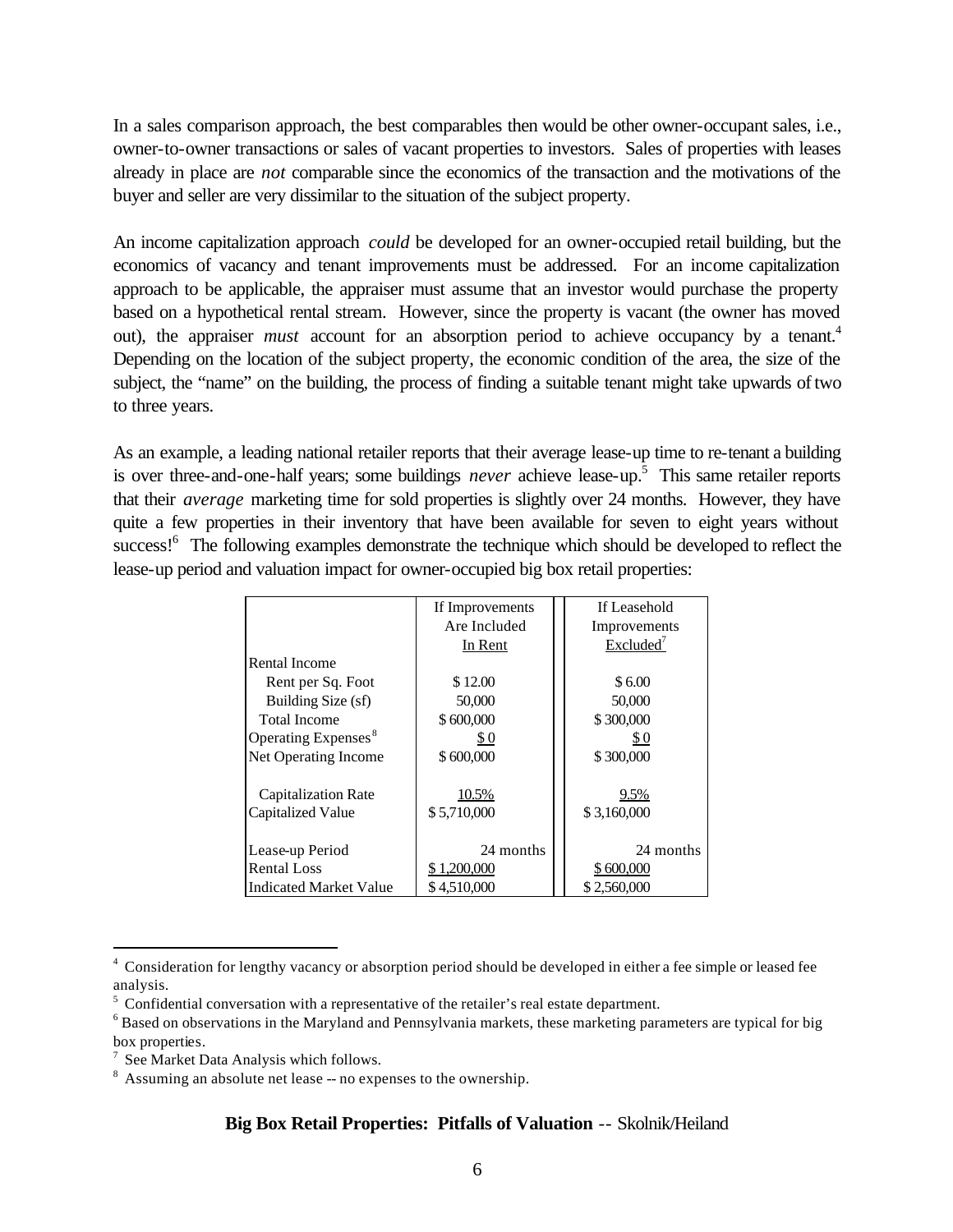The reality of these types of properties is that there *is* a large loss in value due to the length of time it takes to sell these properties. This loss should be included in any market value determination by the assessor, regardless of fee simple or leased fee analysis.

Why is there such a large loss in value? Why does it take so long to sell or lease a big box retail property? Part of the answer is retail demographics. Many areas are saturated with retail facilities and the population's income cannot support another large user.

Part of the answer is retail image. Much of the growth in big box retail has been in new construction, not in-fill. Many retailers want their "image" in the construction of the building, i.e., their corporate colors, their "street view" (when you drive past a Circuit City or Wal-Mart or Best Buy or Home Depot, the image of the building is generally the same coast-to-coast), or the freshness of a new building. In many instances around the country, a ten-year old big box property is razed for the development of a new building with a new image rather than use or rehabilitate the older corporate image. For example, if K-Mart wants to buy a used Wal-Mart location, it must change the exterior from blue to red. This expense is very high. In fact, in many instances, retailers choose to demolish the building and start again rather than spend the costly dollars to rehabilitate another firm's corporate image.

The other issue of renovation of a used store is the layout of the interior improvements. In most cases, the interior layout of the previous owner does not correspond to the retail methodology or image of the new owner. The new owner not only sees the old fixtures and finish as worthless, but they have to expend significant dollars to demolish and remove them. That is why most owner-occupant properties sell for amounts equating with shell values. The interior improvements, signage, and exterior image are worth less to a new buyer (i.e., the market). As such, in any valuation of an owner-occupied property, the appraiser/assessor must account for the low contributory value of any existing improvements as well as any potential vacancy issues in each of the approaches to value.

The valuation trap most appraisers and assessors fall into when valuing an owner-occupied store is to assume that the replacement cost or reconstruction costs are a fairly good indicator of value. Or, that if the current occupant is doing a good business, that the property has a high value. As will be shown in the following section, this is not true. If the local assessment requirement follows the definition of market value as *value in exchange* not value in use, then the current occupancy must be ignored and data sought to demonstrate what a market purchaser would pay for the property.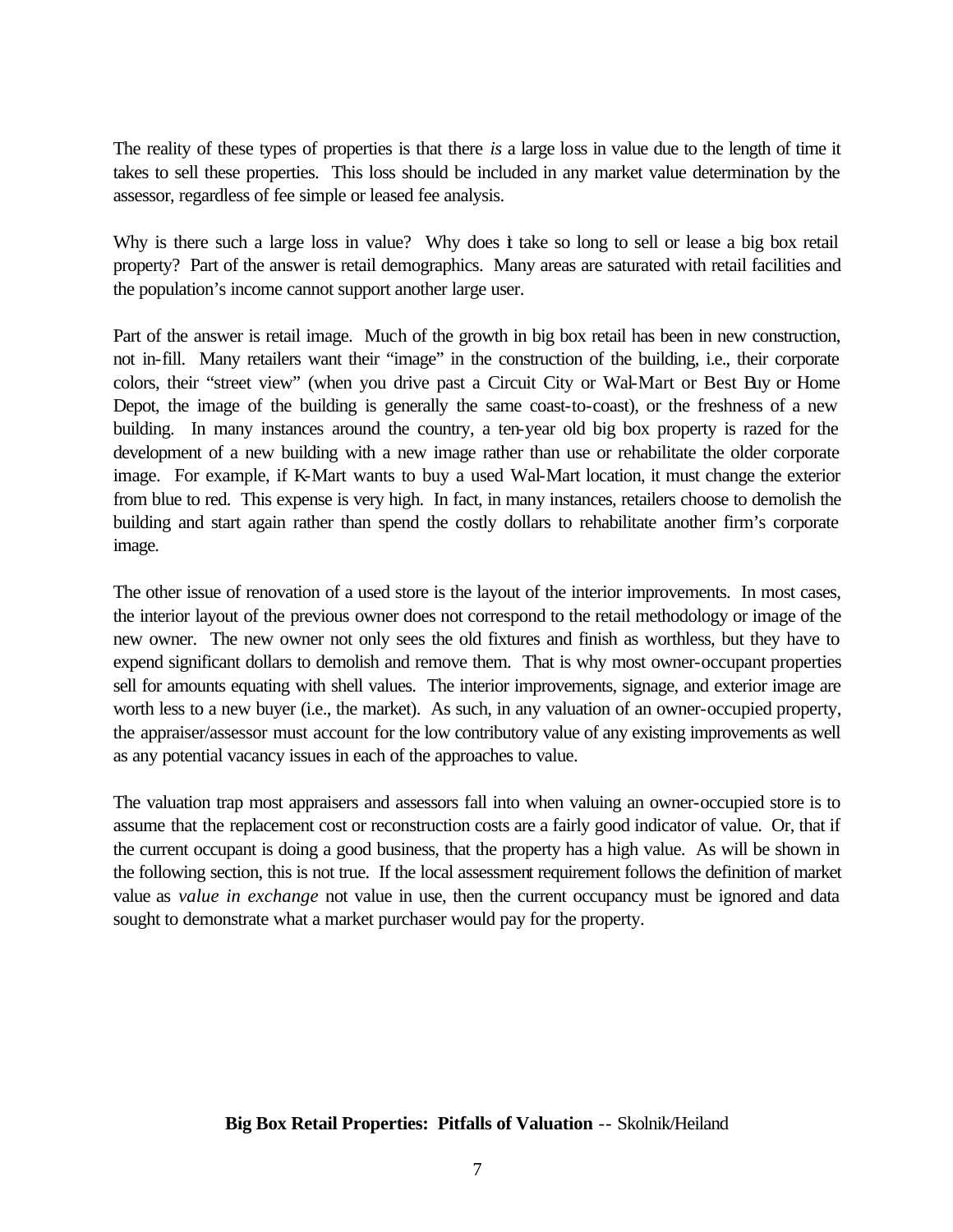## **Collection of Market Data and Its Analysis**

 $\overline{a}$ 

As mentioned, to demonstrate trends in the big box retail market, sales data were collected from personal experience and from surveys of appraisers, assessors, brokers and owners. To be used in the accompanying chart, the sale had to meet certain criteria for completeness, accuracy and applicability, as shown on Chart 1 (shown in detail at the end of this article).<sup>9</sup>

There is a consistency in each data category in terms of sales price per square foot of building area, rental rates and capitalization rates. The ranges are summarized below:

|                             | # of Sales |             | <b>Sale Price per SF</b> |          |             | <b>Rental Rate</b> |         | <b>Capitalization Rate</b> |      |         |  |
|-----------------------------|------------|-------------|--------------------------|----------|-------------|--------------------|---------|----------------------------|------|---------|--|
|                             | in Survey  | <u>High</u> | Low                      | Average  | <u>High</u> | Low                | Average | High                       | Low  | Average |  |
| Owner-User to               |            |             |                          |          |             |                    |         |                            |      |         |  |
| Owner-User                  |            | \$52.30     | \$26.10                  | \$36.40  |             |                    |         |                            |      |         |  |
| <b>Investor to Investor</b> | 12         | \$81.10     | \$51.40                  | \$64.20  | \$8.62      | \$4.40             | \$6.10  | 10.6%                      | 8.6% | 9.4%    |  |
| Sale-Leasebacks             |            | \$164.90    | \$78.10                  | \$115.00 | \$14.00     | \$8.58             | \$11.80 | 1.8%                       | 9.5% | 10.5%   |  |

The data indicates that there are significant trends in the big box retail market when viewed by category. Significantly, if the appraiser or assessor misapplies the sale data, the result could be the over or undervalue of these types of properties.<sup>10</sup> The data show a mix of different types of big box retailers, i.e., warehouse-types with minimal finish as well as fully finished showroom properties. There are differing levels of finish among various retail types, generally focused on interior improvements such as exposed concrete block interior walls versus painted drywall. Some retail stores have drop, acoustical tiled ceilings, too, as well as recessed lighting, good floor finishes and lots of partitioning.

For an "apples-to-apples" comparison among a single property type, one can look at the data for just the home improvement stores (Chart 2 at the end of this article). These typically have very minimal finish, consistent among any location. The overall trend in rental rates, capitalization rates and sales price per square foot hold as in Chart 1. Some items of note include:

<sup>9</sup> Due to time and expense limitations, all of these sales have *not* been independently confirmed by the authors of this article. It would be impossible. Many of the sales were listed by more than one participant in the survey. If there were discrepancies in the data, an attempt was made to resolve the difference. All of the data presented is believed to be accurate, however the authors do not take responsibility for any errors, omissions or inaccuracies. It is recommended that anyone choosing to use this data independently confirm the information presented.

<sup>&</sup>lt;sup>10</sup> An interesting aside to this research and analysis is that this type of thought process should also be applied to owner-occupied vs. investor office buildings and industrial properties as well. In many markets, the dichotomy in pricing and capitalization rates should apply to those property types as well.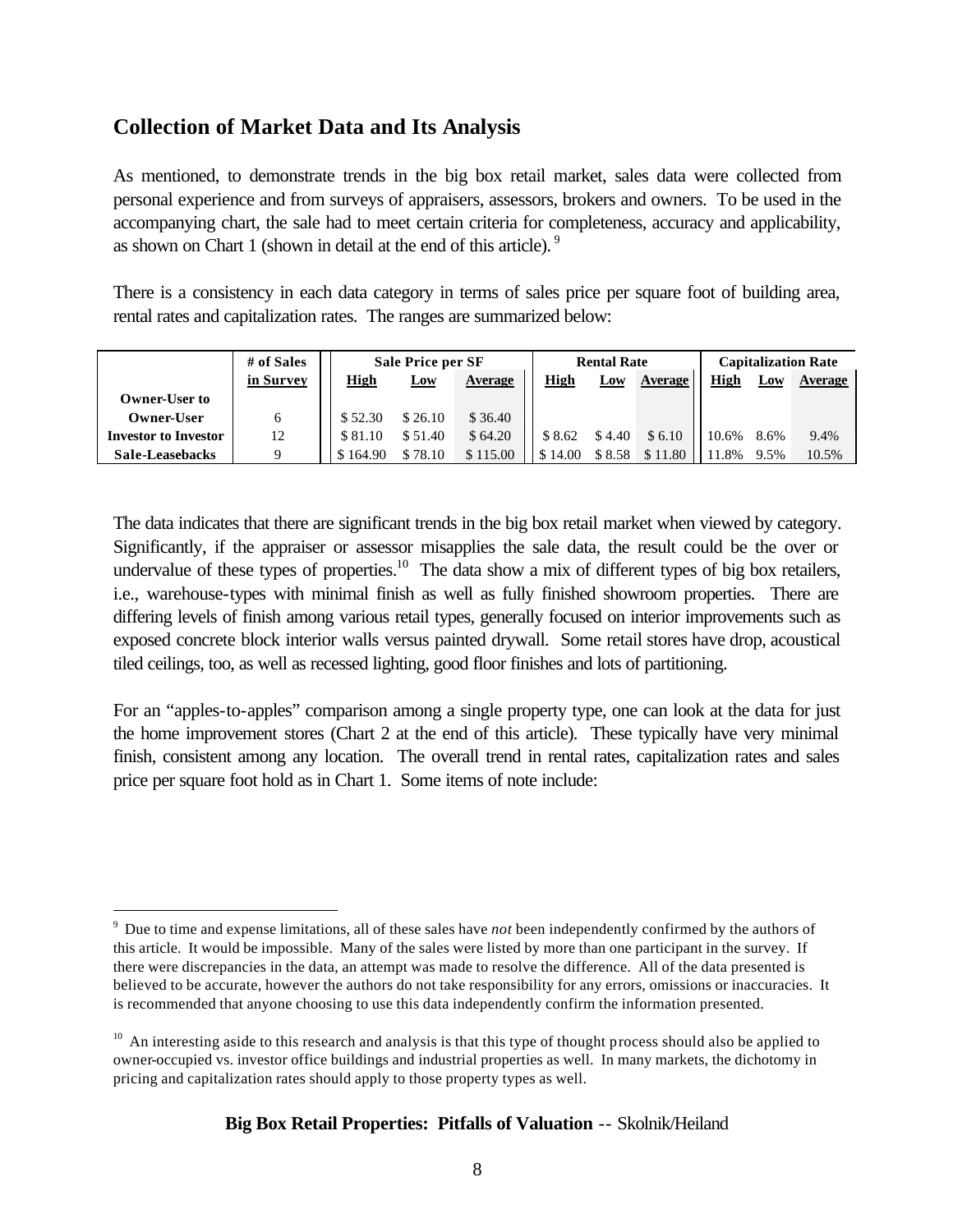- The sales of owner-user properties to another owner-user (the first six sales listed) indicate a significantly lower sale price per square foot than either of the two investor-related categories. This is due, in part, to the reasons presented above regarding extended marketing period and lack of value attributed to interior improvements by the market.
- The owner-to-owner sales are mostly older properties. Age and obsolescence should be considered important in the valuation of any big box retail property. The data indicate that, as a big box property ages, obsolescence and depreciation are two very big factors in the minds of the market. However, note the second sale, the transaction from Costco to Home Depot, was a new property, so age alone is not the determinant of lower pricing.
- The data indicate a significant difference in sales criteria for investor-to-investor transactions versus sale-leaseback transactions. For *market* transactions (investor-to-investor), sales prices per square foot are lower, rental rates are lower, and the overall capitalization rates are lower than similar saleleaseback properties. As mentioned, the sale-leaseback transactions are usually based on rental terms related to financing 100% of the original construction costs and should not be considered arms-length, market transactions.

There is another interesting feature noted by the data and found when researching this project. In a sale-leaseback transaction, the occupant, prior to selling to an investor, has built the entire property - land, shell, interior improvements. When it sells to the investor, the retailer generally achieves reimbursement for all these expenses, as noted in the \$100+ per square foot sales prices.

In an investor-to-investor transaction, the original investor generally took responsibility for land development and shell completion. The retailer/tenant/occupant had contracted with the investor, and the shell was completed to the retailer's specifications. Any additional improvements, such as exterior signage/image, interior showroom partitioning, drywall, or ceiling finishes were generally completed by the tenant, i.e., leasehold or tenant improvements.

Many jurisdictions treat leasehold improvements separately from the main, building improvement. Some do not value leasehold improvements at all. Some account for leasehold improvements by applying a personal property tax. Others account for these by valuing fee simple and not distinguishing between the two. The assessor must be aware of his/her local statute, case law and regulations so as to apply the proper factors. $^{11}$ 

 $\overline{a}$ 

 $11$  See Footnote 1.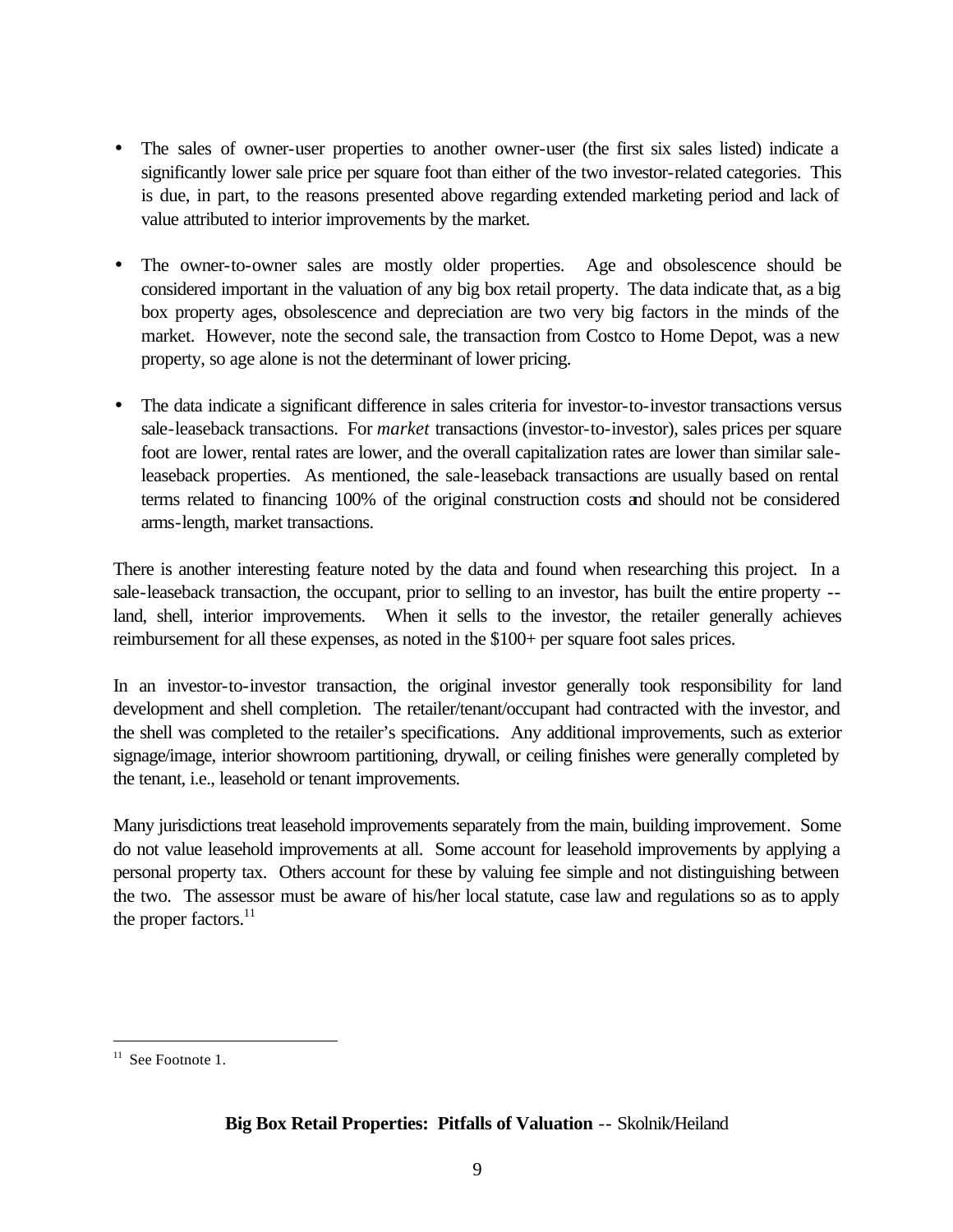However, in those jurisdictions which do value leasehold improvements in the assessment process (either in the fee simple value or as personal property), the accompanying sales data should be reviewed to fully understand the market's perception of the very minimal contributory value of such improvements. Consider the big box retail store that has a high degree of fit and finish. If sold (remembering the definition of market value as value in exchange, not value in use), what use would those improvements have for another retailer? Little or none. As shown by the owner-to-owner transactions, the price per square foot is low *because* those improvements have little value; the buyers are purchasing the shell and location. They will install their own improvements as they see fit. When they do, those improvements have little leasehold value because the *next* purchaser would have little use for them as well.

The assessor/appraiser should be seeking market value. If the market only recognizes minimal or no value of the leasehold improvements, then they should be treated accordingly in the tax assessment of that property. $^{12}$ 

### **Section 1031 Exchanges**

 $\overline{a}$ 

The appraiser/assessor must be aware of the applicability of these types of properties to Section 1031 exchange opportunities. A Section 1031 exchange, in simple terms, is a trade of real estate and/or other consideration, such as cash, between two or more investors to accrue tax benefits. The name, Section 1031 exchange, relates to the IRS Tax Code section which permits and governs such transactions. The 1031 exchange could involve one or more parcels from each investor being traded for other properties. As with sale-leasebacks, there are benefits and considerations beyond just real estate in making these transactions.

On the Internet, there are several web sites devoted to listing/advertising net leased properties such as big box retail locations especially to entice participants into Section 1031 exchanges. The capitalization rates and sales prices are extremely aggressive; generally in the 8% to 9% range. This is because most of these properties are being advertised for application for Section 1031 exchanges -- their valuations are typically inflated to account for the other benefits of this type of transaction, beyond real estate value. This information should be used by the appraiser/assessor very, very carefully, if at all. Its applicability to local real estate market value estimation may only be very minimal.

 $12$  Fee simple valuation does not mean to imply including in the value items which do not contribute to the market's perception of value. If the property is located in a fee simple jurisdiction, items of leasehold interest should only be valued for assessment purposes to the extent of that contribution. The definition of market value includes the phrase "the most probable price" which a buyer would pay, not the "highest price".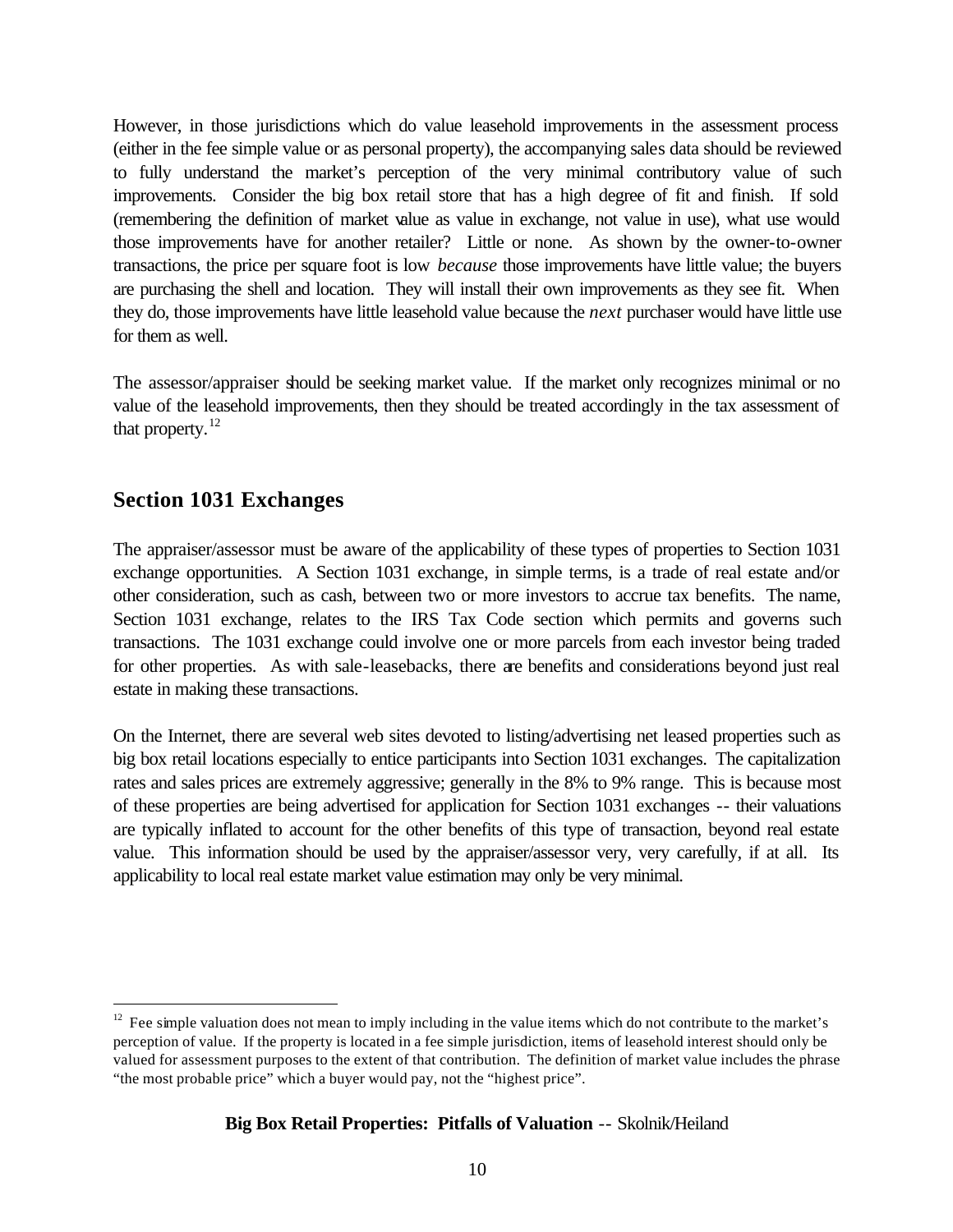## **Conclusions**

A common problem in the valuation of big box retail properties (and with all net leased properties) by the appraisal and assessment communities is the misapplication of sales and rental data. If the subject property is leased, and the intent of the valuation is to estimate market value, then the appraiser/assessor should apply the correct components to the subject's valuation. In jurisdictions where long-term leases are considered in the valuation, the actual lease should be evaluated and a capitalization rate derived from investor-to-investor sales should be applied. In jurisdictions where fee simple value is necessitated (that is, actual contract terms are ignored), then comparable rents from investor-to-investor leases must be applied giving adequate consideration to the obsolescence and deprecation of interior and specialized exterior improvements of properties of this kind. Application of leases from sale-leaseback transactions are not appropriate in estimating market value.

Owner-occupied stores present another challenge to the appraiser/assessor. Even if the current occupant is successful and enjoys a good business at that location, the definition of market value implies a sale of the property. It is inappropriate and incorrect valuation methodology to assume either full, immediate lease-up or the property to a tenant, or assume that a tenant's market rent will include compensation for existing leasehold improvements. As such, the appraiser/assessor must seek out either sales of other retail owner-to-retail owner transactions, or in an income capitalization approach to valuation, must consider the effects of the long marketing and absorption period on the property's assessment.

In addition, any valuation which considers leasehold improvements must fully recognize the high levels of obsolescence and depreciation of these components. An accurate reflection of market value cannot be achieved without such considerations.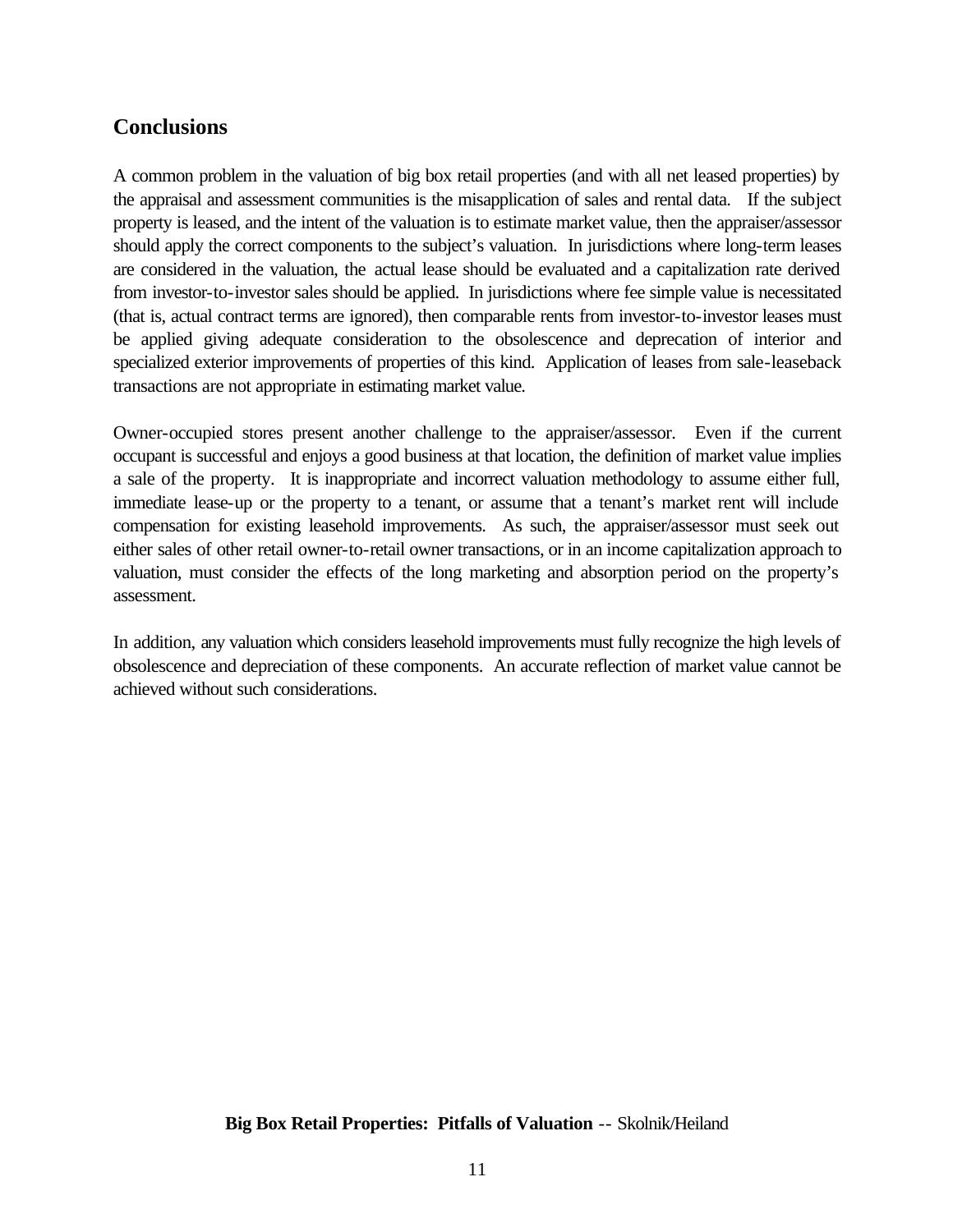### **Big Box Retail Sales CHART 1**

#### **Owner-User to Owner-User**

| <b>City</b> | <b>State</b> | <b>Sales Price</b> |                 |         |          | Bldg Size \$ per SF Sale Date Year Built Seller |                                | Buyer                           |
|-------------|--------------|--------------------|-----------------|---------|----------|-------------------------------------------------|--------------------------------|---------------------------------|
| Lancaster   | PА           | \$1,150,000        | 35,280          | \$32.60 | $Jun-97$ | 1979                                            | <b>Carter Manor Associates</b> | Goodwill Industries, Inc.       |
| Portsmouth  | NΗ           | \$6,500,000        | 124,278 \$52.30 |         | Mar-97   | 1997                                            | Costco                         | Home Depot                      |
| Harrisburg  | PА           | \$1,100,000        | 35.310          | \$31.20 | $Oct-96$ | 1984                                            | Lowes Home Centers             | Ullman Family Ptrnshp           |
| Hall        | GА           | \$2,000,000        | 49.125 \$40.70  |         | Aug-95   | 1985                                            | Lowe's Home Centers            | Dayton Hudson (Target)          |
| Washington  | DС           | \$7,000,000        | 198.451 \$35.30 |         | Jun-95   | 1940                                            | The Life Insurance Company     | <b>Hechinger Company</b>        |
| Nashville   | TN           | \$2,770,000        | 106.278 \$26.10 |         | Feb-95   | 1985                                            | Wal-Mart Stores, Inc.          | WNAB Channel 58 Nashville. Inc. |

#### **Investor to Investor Reported**

| <b>City</b>    | <b>State</b> | <b>Sales Price</b> |                 |         |          | Bldg Size \$ per SF Sale Date Year Built Seller |                           | <b>Buver</b>                                | Occupant              | Rent   | <b>Cap Rate</b> |
|----------------|--------------|--------------------|-----------------|---------|----------|-------------------------------------------------|---------------------------|---------------------------------------------|-----------------------|--------|-----------------|
| Richmond       | VA           | \$8.883.095        | 141.284         | \$62.90 | Feb-97   | 1996                                            | Bultler Real Estate, Inc. | John H.O. Lagatta (Bldg); Olds Props (land) | Garden Ridge          | \$6.64 | 10.6%           |
| Ontario        | NY           | \$3,900,000        | 68.160          | \$57.20 | Mar-96   | 1995                                            | Geneva Holding Assoc.     | Offering                                    | <b>BJ's Warehouse</b> | \$5.85 | 9.4%            |
| Jefferson City | TN           | \$8,600,000        | 146,401 \$58.70 |         | $Nov-95$ | 1994                                            | <b>Baron Corporation</b>  | Kentucky Teachers Retirement                | Wal-Mart              | \$5.35 | 8.8%            |
| Dalton         | GA           | \$13,750,000       | 201.788 \$68.10 |         | $Oct-95$ | 1994                                            | Bright-Meyers             | Howrd Warren, et al                         | Wal-Mart              | \$6.06 | 8.6%            |
| Elk Grove      | IL           | \$15,250,000       | 187.927         | \$81.10 | $Oct-95$ | 1995                                            | <b>KBS</b> Retail LP      | Elk Grove SK LP                             | KMart                 | \$8.62 | 10.0%           |
| Nashville      | TN           | \$4,450,000        | 70.133          | \$63.50 | $Oct-95$ | 1986/95                                         | Piedmont Nashville LP     | Bertram L. Miner                            | Media Play            | \$6.75 | 10.1%           |
| Nashville      | TN           | \$4,184,390        | 72,000          | \$58.10 | $Oct-95$ | 1986/95                                         | Piedmont Nashville LP     | Moses Lerner                                | Media Play            | \$5.60 | 9.3%            |
| Marion         | IN           | \$5,600,000        | 85,000          | \$65.90 | $Sep-95$ | 1995                                            | Valley Drive LLC          | Kentucky Teachers Retirement                | Lowes Home Center     | \$4.40 | 9.5%            |
| Lafayette      | IN           | \$7,600,000        | 125.357         | \$60.60 | Apr-95   | 1994                                            | Creasy Lane LLC           | Kentucky Teachers Retirement                | Lowes Home Center     | \$5.75 | 9.1%            |
| Orangeburg     | <b>SC</b>    | \$6,587,492        | 128,249         | \$51.40 | $Oct-94$ | 1994                                            | LC of Orangeburg, Inc.    | Laurence W. Tisch                           | Wal-Mart              | \$4.85 | 9.0%            |
|                | IN           | \$12,600,000       | 169.417 \$74.40 |         | $Sep-94$ | 1993                                            | Evansville Star Assoc.    | Evansville United LP                        | Super KMart           | \$7.60 | 9.8%            |
| Anderson       | <b>SC</b>    | \$8,605,309        | 126.249         | \$68.20 | Mar-94   | 1994                                            | Northtowne Assoc.         | Preston R. Tisch                            | Wal-Mart              | \$5.80 | 8.4%            |

#### **Owner-User to Investor (Sale Leaseback) Reported**

| City           | State | <b>Sales Price</b> |         |                  |                        | Bldg Size \$ per SF Sale Date Year Built Seller |                       | Buyer                              | Occupant            | Rent    | <b>Cap Rate</b> |
|----------------|-------|--------------------|---------|------------------|------------------------|-------------------------------------------------|-----------------------|------------------------------------|---------------------|---------|-----------------|
| Baltimore      | MD    | \$6,463,000        | 59.800  |                  | $$108.10$ Aug-96       | 1995                                            | Dick's Sporting Goods | <b>Commercial Net Lease Realty</b> | Dick's              | \$12.30 | 10.5%           |
| Cincinnati     | OН    | \$4,800,000        | 33,089  | $$145.10$ Apr-96 |                        | 1995                                            | Circuit City Stores   | The Staubach Companies             | Circuit City        | \$14.00 | 10.0%           |
| Manassas       | VA    | \$5.600.000        |         | 33,962 \$164.90  | Apr-96                 | 1996                                            | Circuit City Stores   | The Staubach Companies             | Circuit City        | \$13.00 | 10.0%           |
| Cuyahoga Falls | ΟH    | \$4,800,000        |         | 41,960 \$114.40  | Jan-96                 | 1995                                            | Circuit City Stores   | Cardinal Capital Partnership       | Circuit City        | \$10.50 | 9.5%            |
| Fairfax        | VA    | \$5.475.000        | 55.560  | \$98.50          | $Dec-95$               | 1995                                            | Waccamaw              | <b>Commercial Net Lease Realty</b> | Waccamaw            | \$10.52 | 10.5%           |
| Brentwood      | TN    | \$4.848,649        | 47.193  | \$102.70 Nov-95  |                        | 1995                                            | Circuit City Stores   | Principal Mutual Insurance Co      | Circuit City        | \$13.00 | 11.8%           |
| Fairfax        | VA    | \$8.600.000        |         |                  | 85.882 \$100.10 Aug-94 | 1994                                            | Hechinger Company     | Wilmington Trust                   | Hechinger           | \$11.00 | 11.0%           |
| Marlo Heights  | MD    | \$8,500,000        | 108.794 | \$78.10          | Aug-94                 | 1994                                            | Hechinger Company     | Wilmington Trust Company           | Hechinger           | \$ 8.58 | 11.0%           |
| Baltimore      | MD    | \$3,142,000        |         | 25.525 \$123.10  | Jun-94                 | 1993                                            | Office Depot, Inc.    | Office MD-1, Inc.                  | <b>Office Depot</b> | \$12.90 | 10.5%           |

#### *criteria:*

\* had to have been confirmed sale

\* address had to be included

\* rent, cap rate had to be included

- \* Sale Dates: 1994 to current
- \* 25,000 sf or larger

\* east of the Mississippi